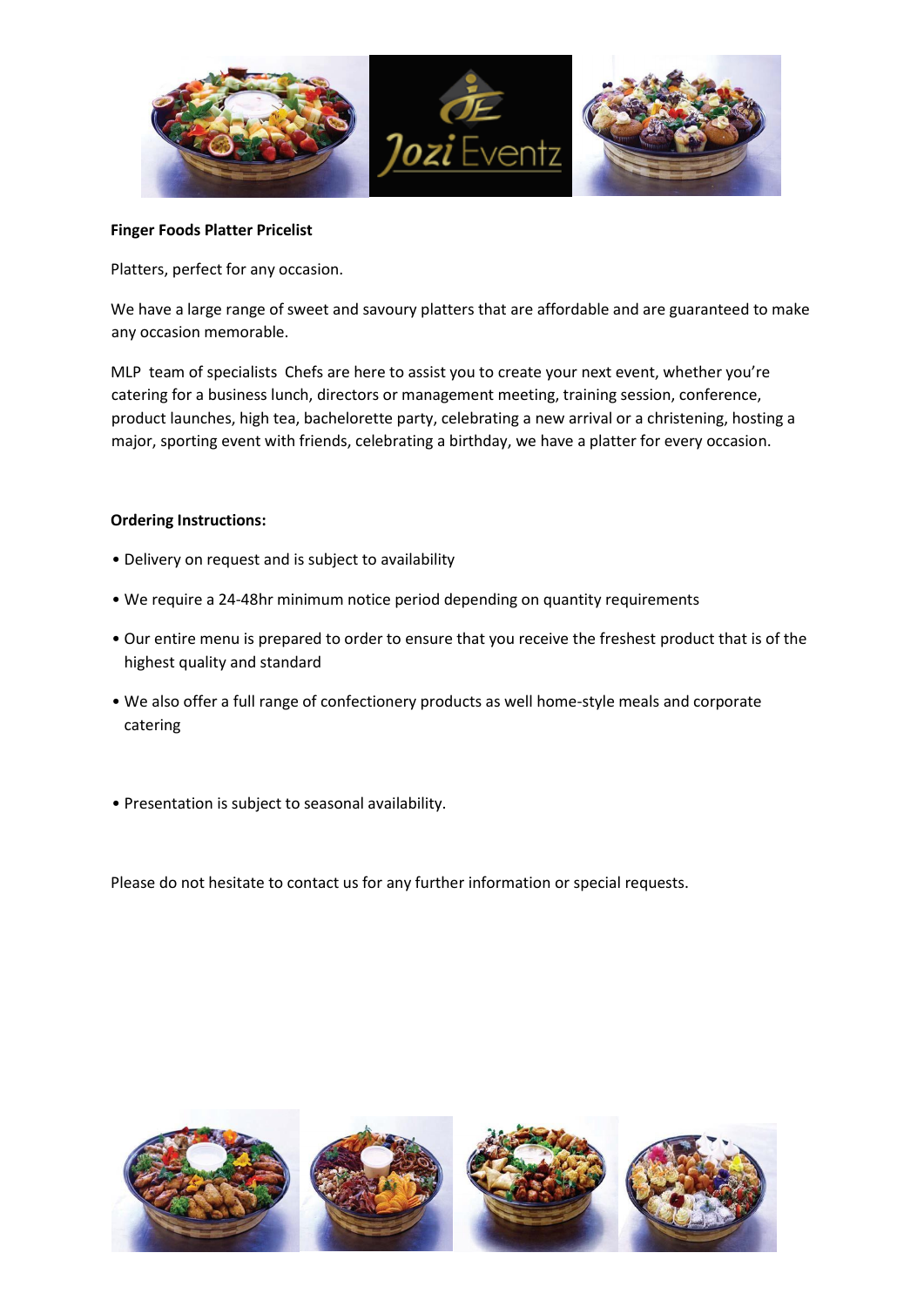

### **Breakfast Platters**

### **Fruit Skewer Platter 570**

A colourful assortment of skewered fruit served with black cherry yogurt dip

# **Caters for between 15-20 people as a snack option**

### **Sliced Fruit Platter 530**

An assortment of sliced seasonal fruit with black cherry yogurt dip

Caters for between 12-14 people as a snack option

# **Sweet Scone Platter R465**

Buttermilk scones topped with vanilla cream & assorted berry preserves

# **Caters for between 10-12 people as a snack option**

### **Savoury Scones 570**

Buttermilk scones topped with:

### Scrambled egg with sautéed mushroom

Bacon and egg mayonnaise

Tuna, red onion and mayonnaise

Smoked salmon, herb cream cheese and micro greens

Hickory Ham, mature cheddar cheese and onion marmalade

# **Caters for between 10-12 people as a snack option**

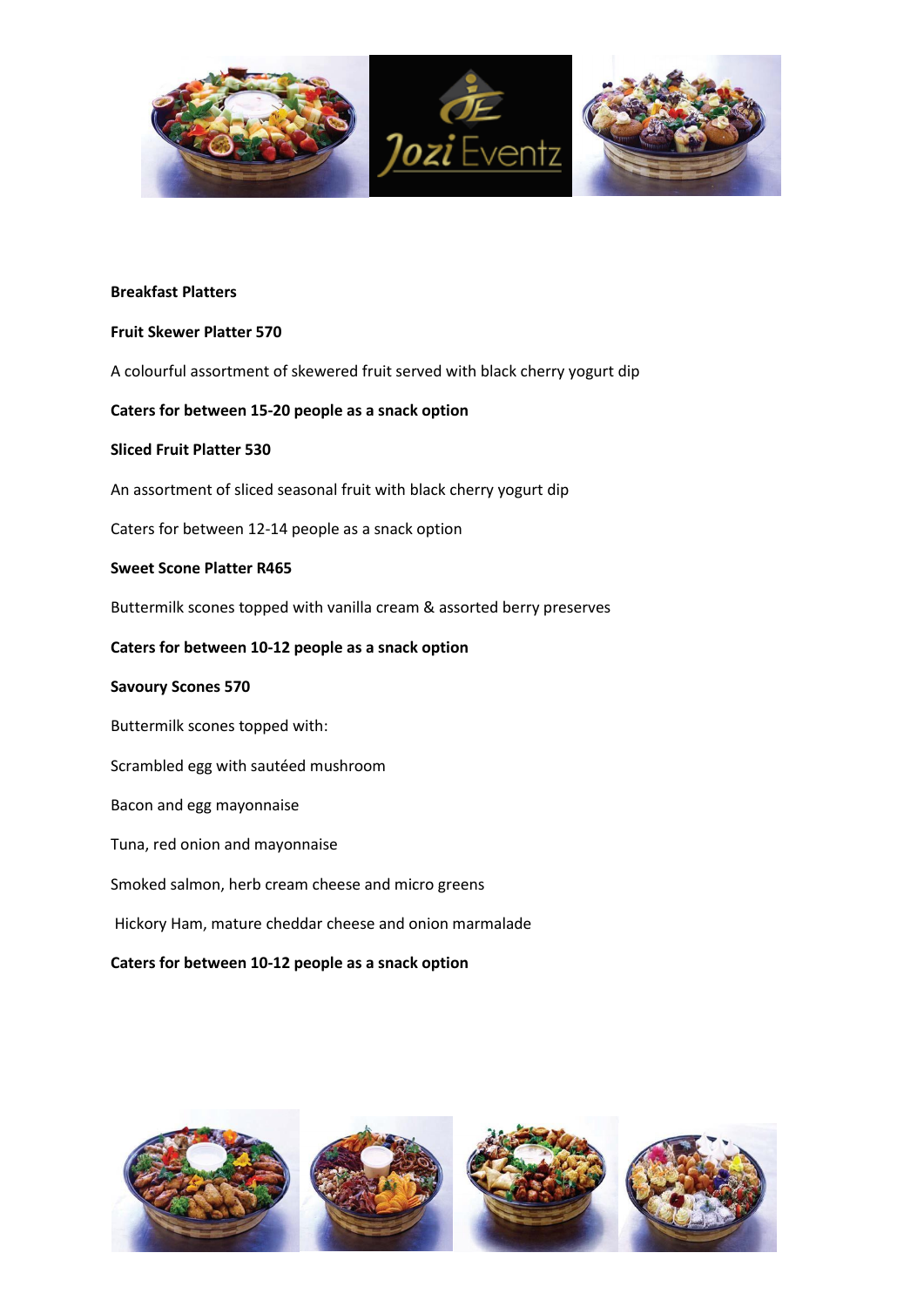

# **Gourmet Muffin Platter 465**

Bran topped with homemade muesli, berries and dried fruit Blueberry topped with cream cheese frosting and fresh blueberries Cappuccino drizzled with milk and white chocolate Carrot topped with cream cheese, pecan nuts and carrot sticks Banana topped with frosting and banana chips Chocolate topped with bar one and milk chocolate drizzle **Caters for between 10-12 people as a snack option** 

#### **Meaty Breakfast Platter 660**

Cheese grillers wrapped in bacon Bacon and mushroom mini quiche Vienna Skewers Hickory Ham and cheddar cheese toasties Bacon and egg mayonnaise breakfast wraps Flap jack, bacon and maple syrup skewers

# **Caters for between 12-15 people as a snack option**

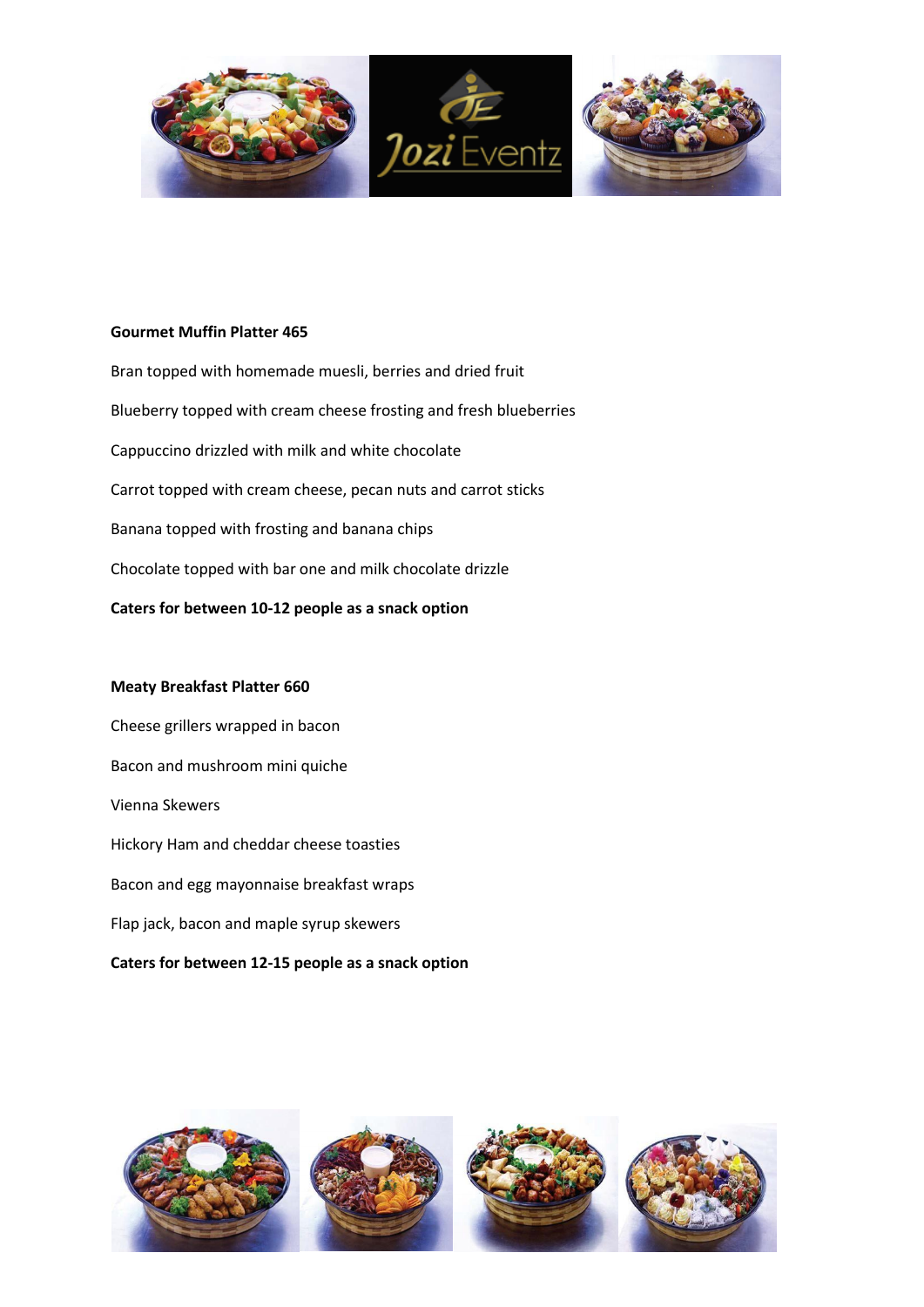

### **French Pastry Platter 485**

Freshly baked French pastries, flavours include raspberry, custard Cinnamon pinwheels, pecan and apricot **Caters for between 12-15 people as a snack option** 

### **Filled Croissants Platter 570**

Brie cheese, sundried tomato and fresh basil

Hickory Ham, mature cheddar cheese and onion marmalade

Tuna, red onion and mayonnaise

Egg Mayonnaise

Scrambled egg with smoked salmon

- Bacon, brie and cranberry preserve
- Our butter croissants are freshly baked & can be enjoyed as a breakfast/lunch
- **Caters for between 10-12 people as a snack option**

#### **Lunch & Snack Platters**

#### **Sandwich Platter 465**

Roast beef, sundried tomato, wild rocket and wholegrain mustard

Chicken Mayonnaise

Tuna, red onion and mayonnaise

Cheddar cheese and tomato

Hickory Ham and cheese

Cream cheese and cucumber

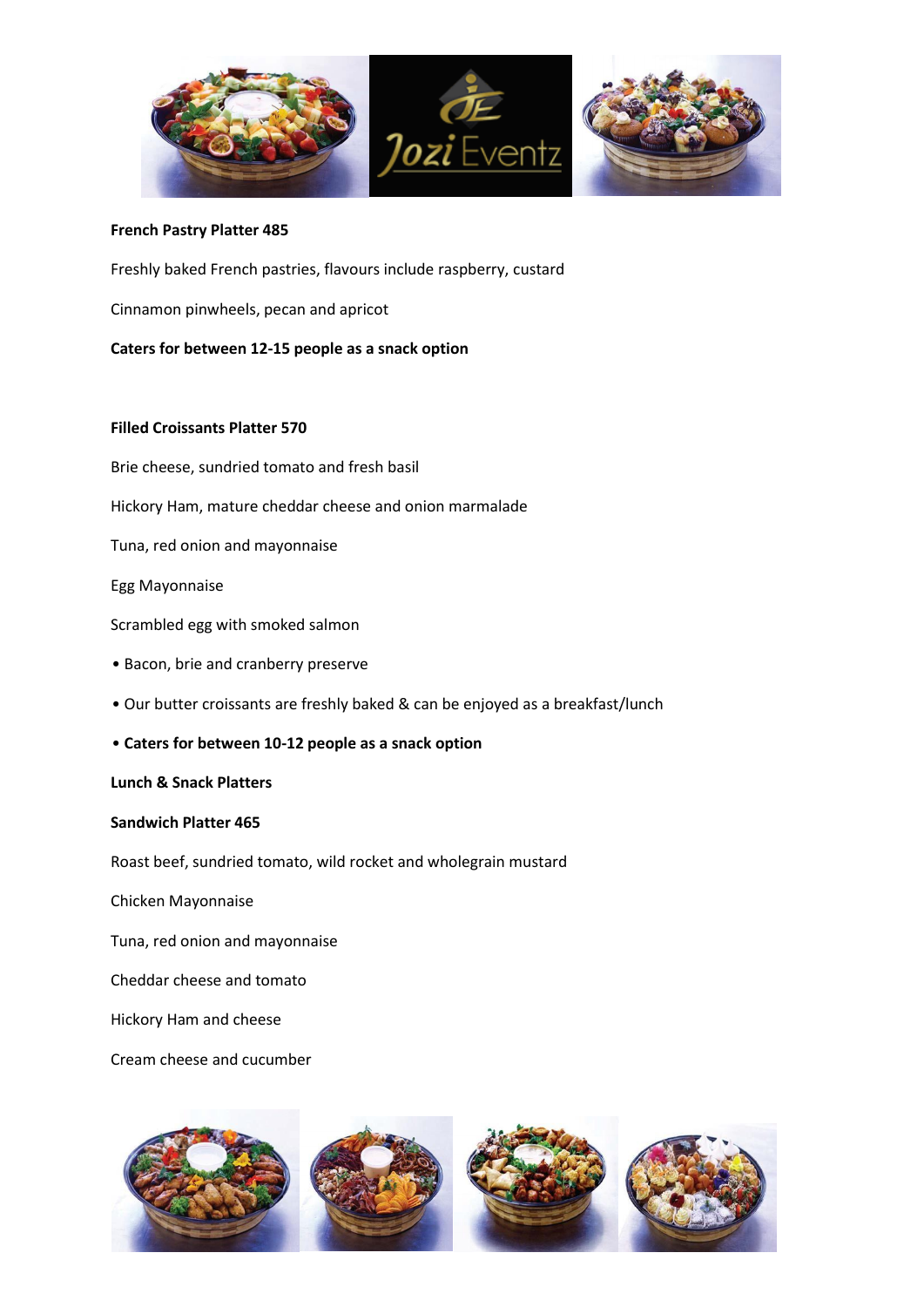

### **Caters for between 10-12 people as a snack option**

### **Bagel Platter 520**

Chicken Mayonnaise Tuna, red onion and mayonnaise Pastrami, pickle and wholegrain mustard Hickory Ham and cheese Brie cheese and pesto Roast Vegetable, hummus and mozzarella **Caters for between 10-12 people as a snack option** 

### **Open Sandwich Platter 520**

Egg mayonnaise with poppy seeds Herb cream cheese and cucumber Smoked salmon, lemon cream cheese and micro greens Pesto chicken and parmesan cheese Smoked chicken, avocado and peppadew Roast vegetable and feta Roast beef, sundried tomato, wild rocket and caramelised onion **Caters for between 10-12 people as a snack option** 

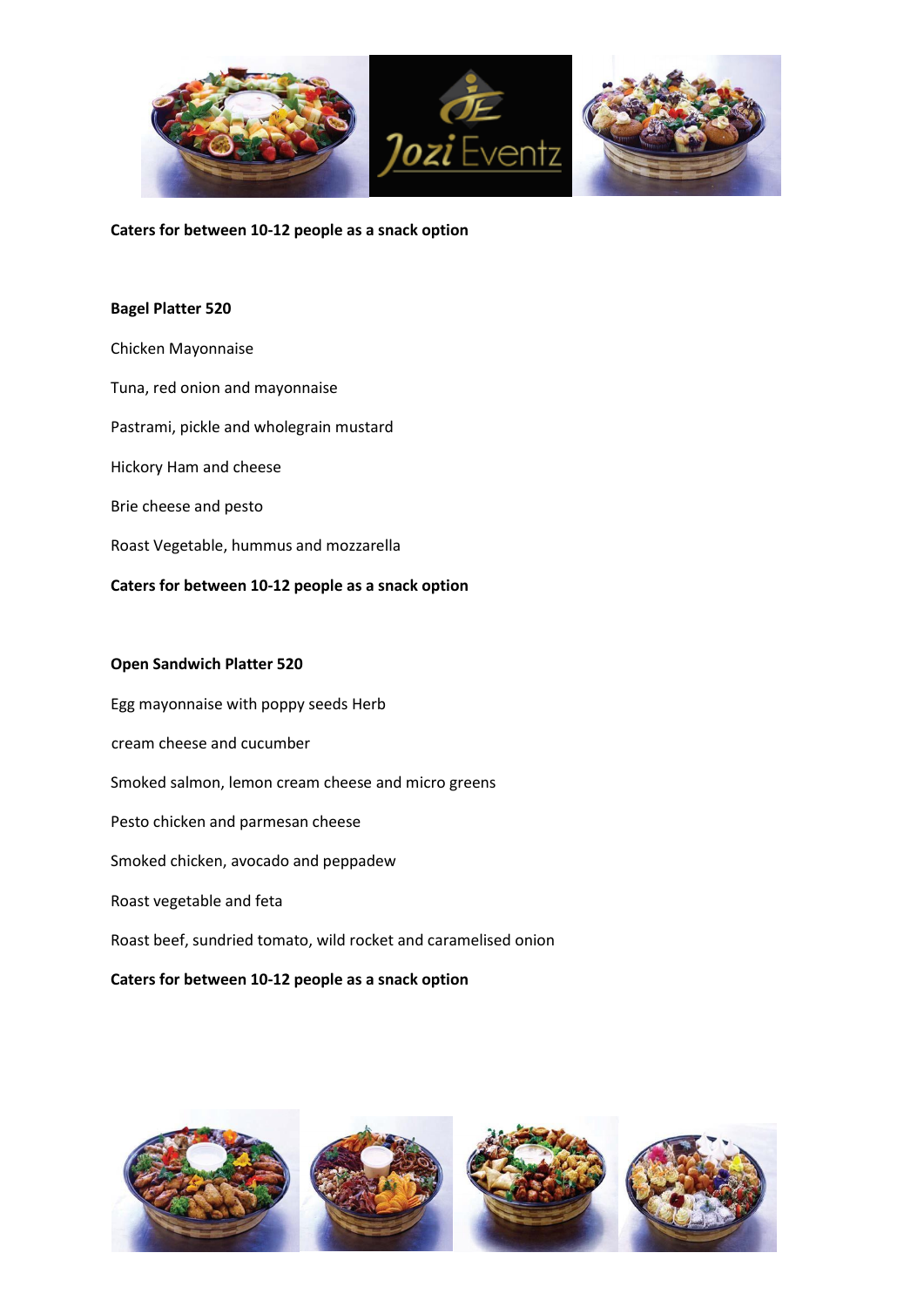

### **Canape Platter 565**

Rare roast beef, cranberry preserve and micro greens Smoked salmon, lemon cream cheese and dill Pesto chicken with parmesan and almonds Sundried tomato, creamy cheese and basil Chilli meatballs with spicy tomato sauce Pastrami, wild rocket and wholegrain mustard **Caters for between 10-12 people as a snack option** 

#### **Mini Wrap Platter 650**

Roast chicken, avocado and peppadew mayo Teriyaki beef with trio peppers Battered Hake with tartar sauce Smoked salmon and herb cream cheese Cheddar cheese and tomato Roast vegetable, Emmenthaler cheese and pesto **Caters for between 15-18 people as a snack option** 

#### Shwarma Platter 585

Moroccan spiced chicken and beef mini pitas filled with julienne vegetables,

Hummus, brinjals and a creamy sweet chilli dressing

### **Caters for between 12-14 people as a snack option**

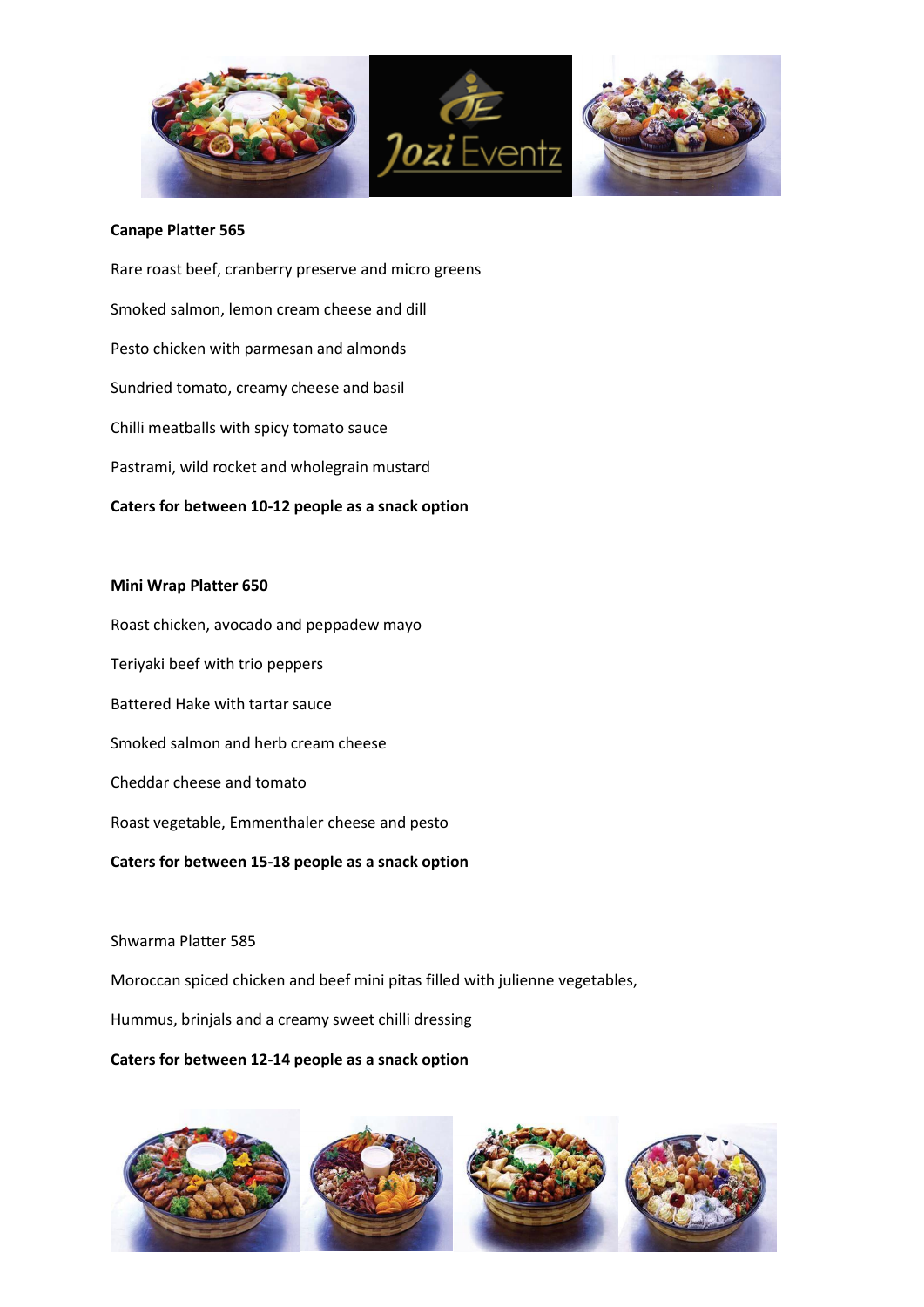

### **Mix Roll Platter 540**

Freshly baked portugese rolls filled with Prego steaks/chicken fillets & grilled

onion

100% pure beef burgers with cheese, grilled onion, pickles and relish

Mini hot dogs with beef chipolatas, grilled onion and mustard

### **Caters for between 10 -12 people as a snack option**

## **Savoury Platter 575**

Beef Samoosas

Cheese and jelepeno rissoles

Chicken spring rolls

Bacon, brie and cranberry mini quiches

Homemade beef sausage rolls

Mini chicken and mushroom pies

Caters for between 12-14 people as a snack option

#### **Hot Dog Platter 485**

Freshly Baked cocktail hot dog rolls filled with mini viennas/beef chipolatas,

grilled

Onion and an assortment of sauces and relishes Contains

Caters for between 10-12 people as a snack option

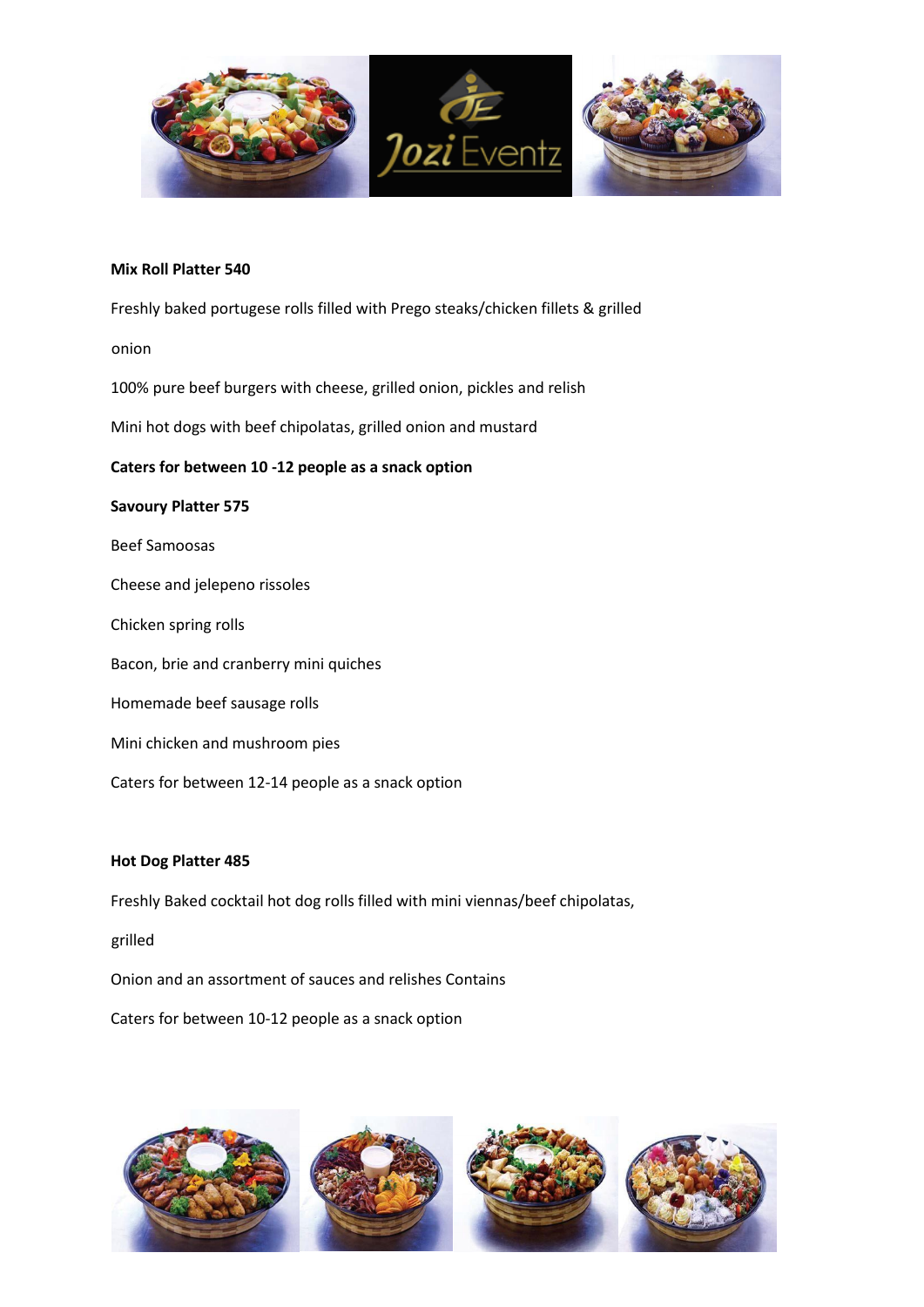

#### **Gourmet Burger Platter 540**

100% pure beef burgers with cheese, grilled onion, pickles & tomato relish Crumbed chicken breast with cheese, red onion and garlic mayo Caters for between 10-12 people as a snack option

#### **Prego Platter 540**

Freshly baked Portugese rolls filled with tenderised beef steaks/chicken fillets, grilled Onion, wild rocket and our homemade Prego sauce **Caters for between 10-12 people as a snack option** 

### **Smoked Salmon Platter 690**

Salmon fish cakes topped with avo salsa Salmon and caviar pastry cups Smoked salmon bagels Salmon, and cream cheese wraps Salmon, dill and cream cheese Low GI salmon and cucumber bamboo skewers Smoked salmon pastry puffs **Caters for between 10-12 people as a snack option** 

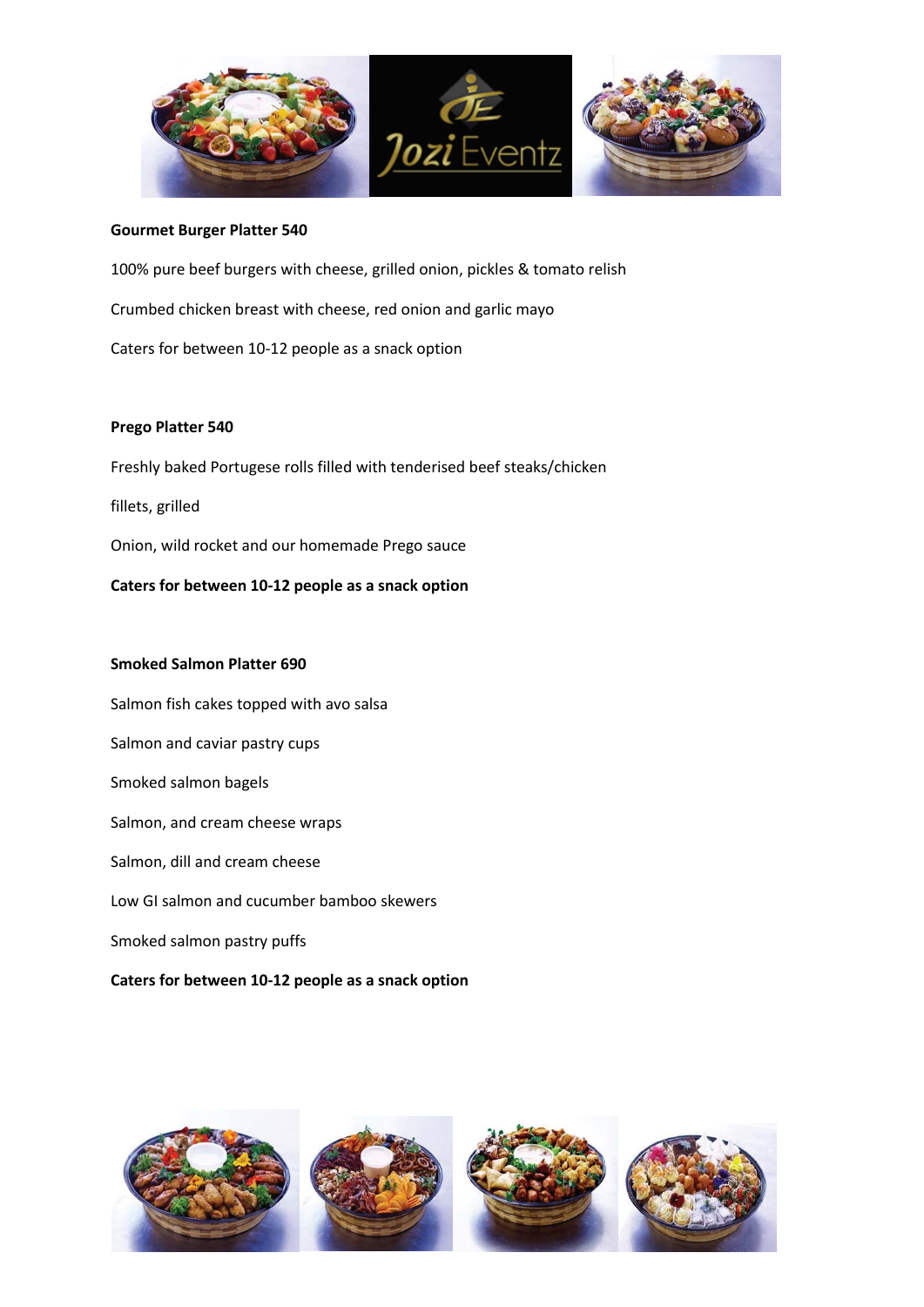

### **Chicken Wings Platter 675**

Honey Mustard

Parmesan and herb crumbed

Spicy peri peri

Teriyaki

Sweet chilli

BBQ

Caters for between 15-18 people as a snack option

Mix skewer Platter 800

Beef and onion bbq skewers

Honey and mustard chicken skewers

Honey and Garlic roasted vegetable and haloumi skewers

Crumbed hake skewers

Traditional boerewors skewers

Caters for between 20-25 people as a snack option

#### **Mini Quiche Platter 550**

Roast chicken, peppadew and parmesan quiche

- Bacon and mushroom quiche
- Spinach and feta quiche
- Smoked salmon and dill quiche

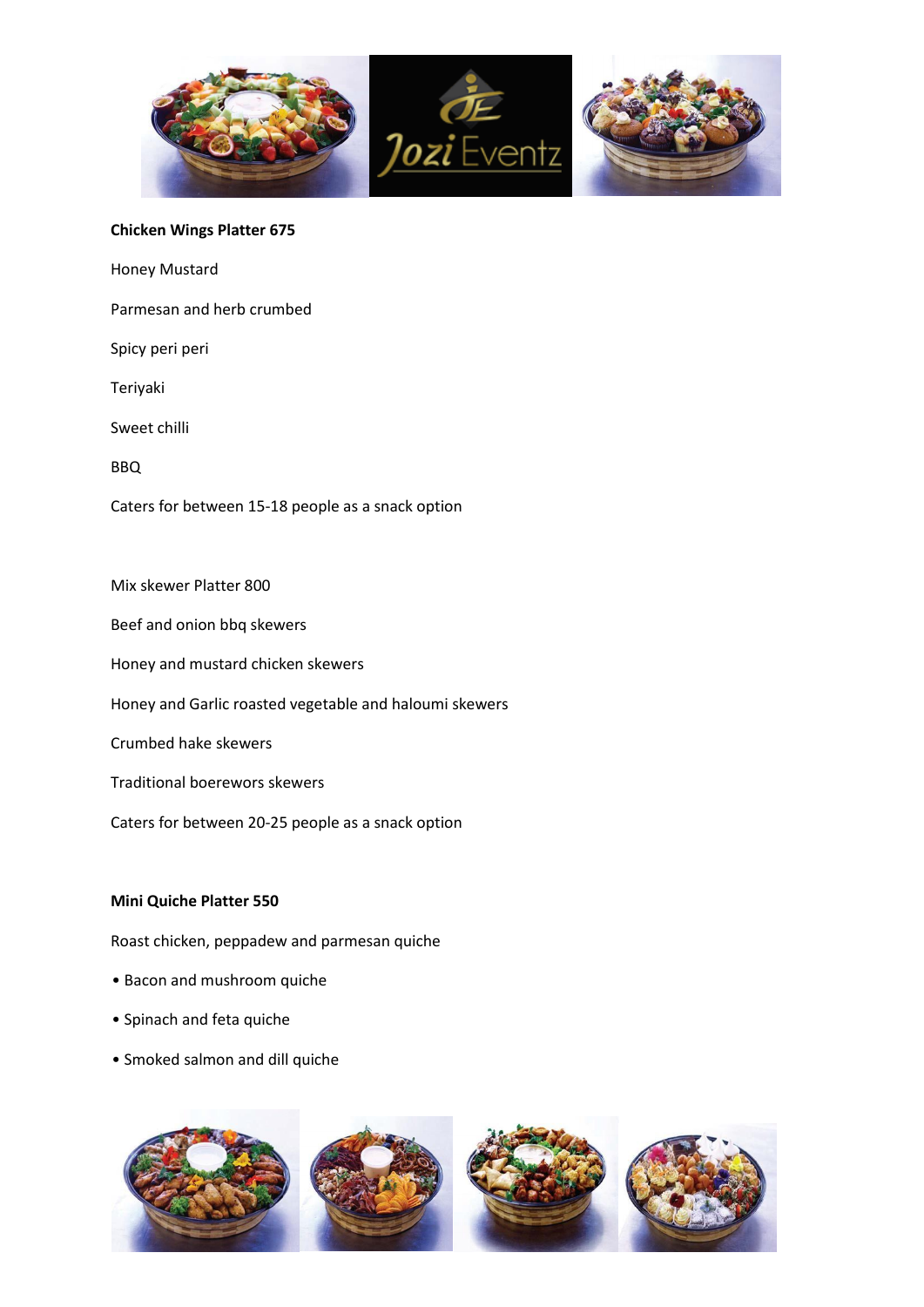

- Sundried tomato, feta and pesto quiche
- Ham and cheese quiche
- Caters for between 12-15 people as a snack option

### **Chicken Platter 675**

BBQ drumsticks

- Chicken schnitzel strips
- Peri Peri chicken wings
- Chicken Samoosas
- Honey Mustard chicken skewers
- Chicken Nuggets
- Caters for between 12-14 people as a snack option **Seafood Platter 730**

# Crumbed calamari

- Panko prawn Bamboo skewers
- Fish Nuggets
- Hake and tartar sauce wraps
- Homemade salmon fish cakes
- Salmon, dill and cream cheese quiche
- Chilli and coriander shrimp cups
- **Caters for between 12-14 people as a snack option**

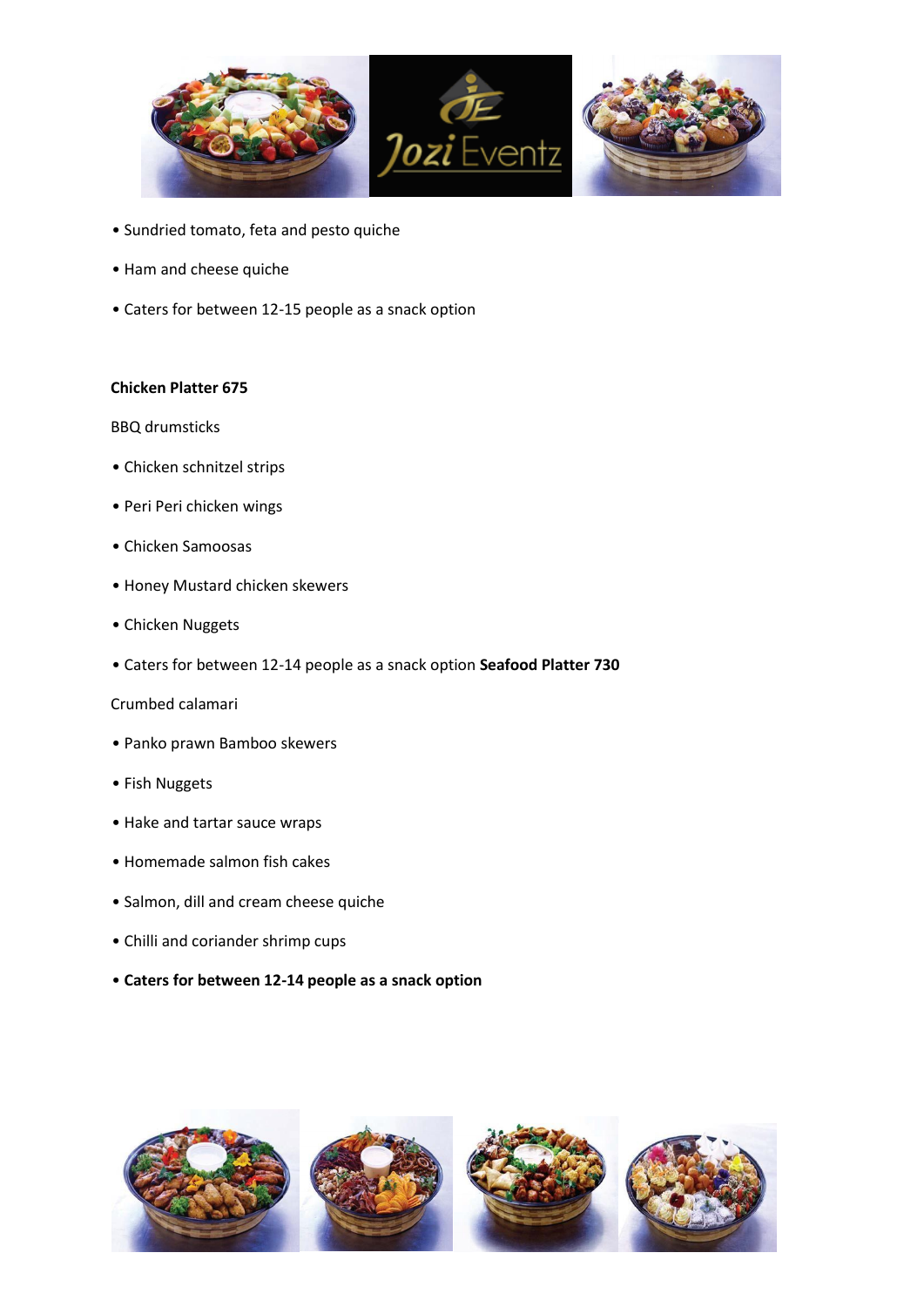

### **Continental Meat Platter 690**

Beef and trio pepper skewers

- Honey and apricot riblets
- Beef samoosas
- Homemade beef sausage rolls
- Cheese grillers wrapped in bacon
- Greek style meat balls
- Caters for between 12-14 people as a snack option

### **Vegetarian Platter 585**

Potato Samoosas

- Veg springrolls
- Jalapeno and cheese rissoles
- Crumbed mushroom skewers with parmesan
- Sundried tomato, pesto and feta puffs
- Roasted vegetable, parmesan cheese and pesto wraps
- *Caters for between 12-14 people as a snack option*

### **Snack Platter 615**

#### Sliced beef biltong

- Dried fruit and berries
- Mixed salted roasted nuts
- Beef snap sticks

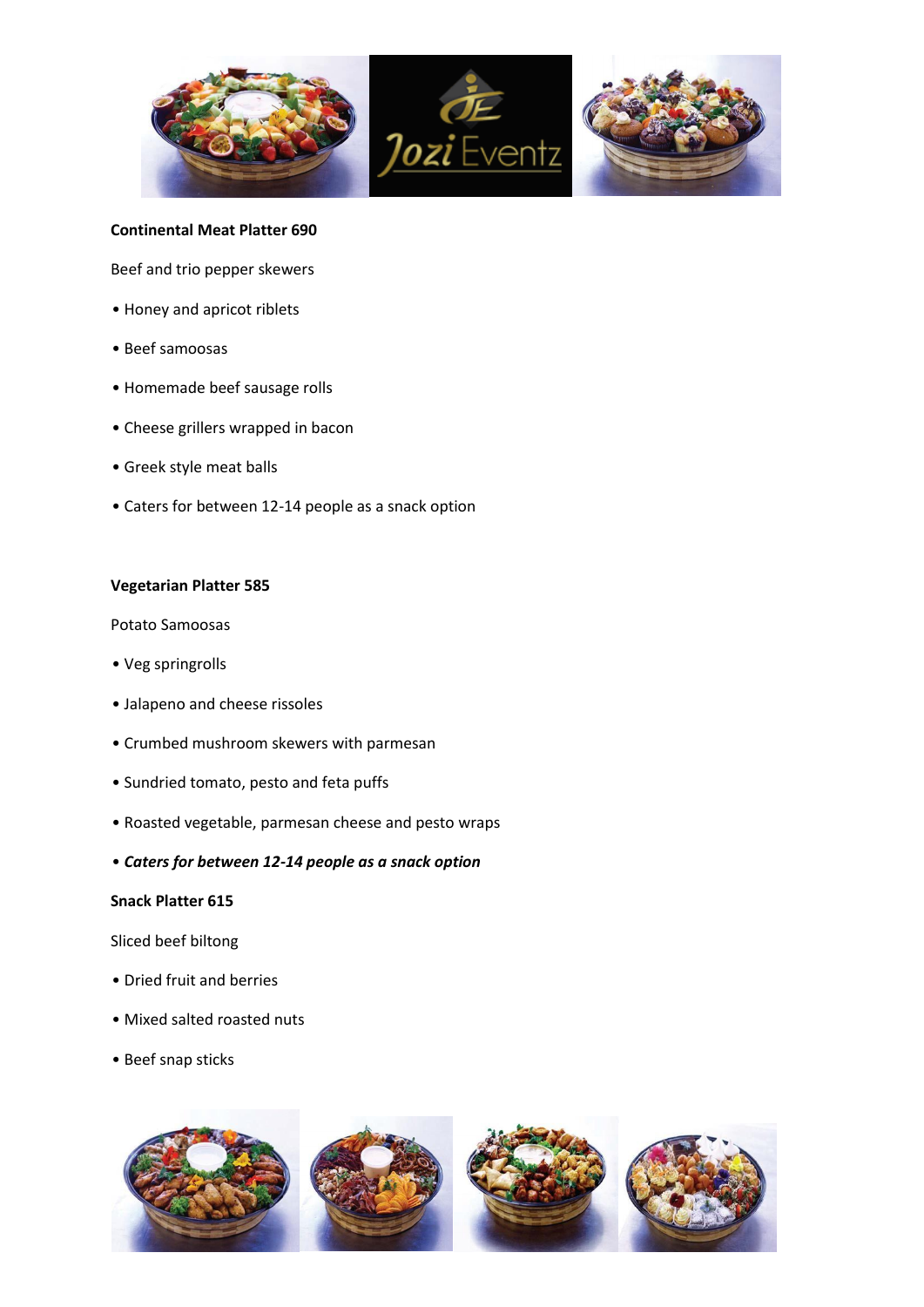

- Caramelised nuts
- Rice crackers
- Hawaiian trail mix
- Pretzels/Sweet chilli chips
- *Caters for between 10-12 as a snack option*

### **Cheese Platter 635**

A selection of local & imported cheeses served assorted crackers, seasonal

fresh fruit and berries, mixed roasted nuts and dried fruit

• **Caters for between 10-12 people** 

# **Crudite Platter 465**

Broccoli, baby carrots, asparagus, baby corn, green beans, peppers,

- Celery, English cucumber, cocktail rosa tomatoes and snap peas
- Caters for between 14 to 16 people as a snack option

### **Cold Meat Platter 720**

Roast beef

- Pastrami
- Hickory Ham
- Salami
- Mini Cheese grillers
- Smoked chicken

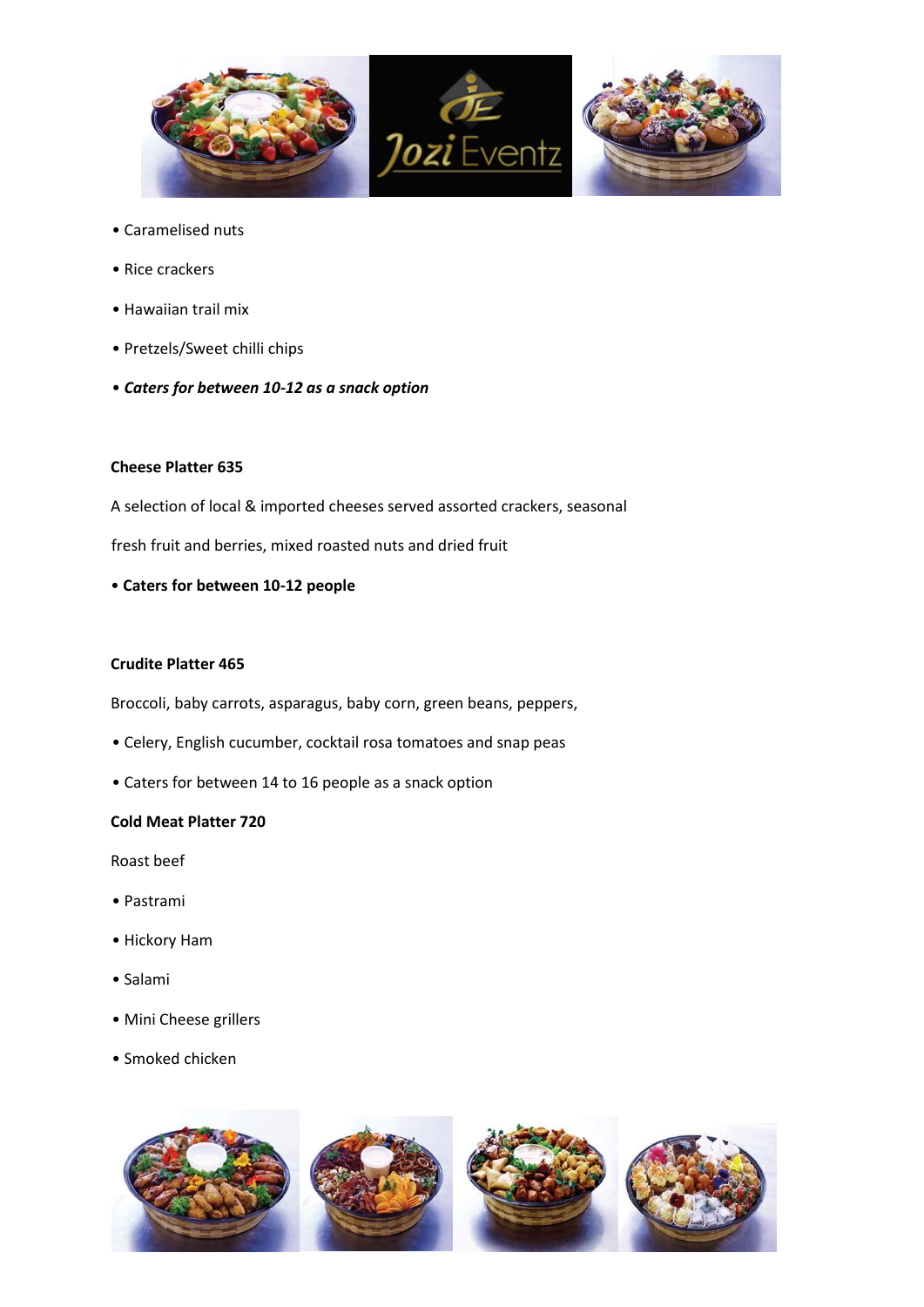

\_\_\_\_\_\_\_\_\_\_\_\_\_\_\_\_\_\_\_\_\_\_\_\_\_\_\_\_\_\_\_\_\_\_\_\_\_\_\_\_\_\_\_\_\_\_\_\_\_\_\_\_\_\_\_\_\_\_\_\_\_\_\_\_\_\_\_\_\_\_

\_\_\_\_\_\_\_\_\_\_\_\_\_\_\_\_\_\_\_\_\_\_\_\_\_\_\_\_\_\_\_\_\_\_\_\_\_\_\_\_\_\_\_\_\_\_\_\_\_\_\_\_\_\_\_\_\_\_\_\_\_\_\_\_\_\_

- Chorizo
- Chicken wings
- Olives, pickles and peppadews
- Caters for between 10-12 people as a snack option

### **Sports Platter 675**

Ribs

- Chicken wings
- Beef snap sticks
- Beef sausage rolls
- Mini cheese grillers
- Crumbed chicken Nuggets
- Sweet chilli Dip
- **Caters for between 10-12 people as a snack option**

# **Asian Platter 675**

Chicken sauté

- Panko prawn bamboo skewers
- Beef wontons
- Teriyaki beef handrolls
- Honey and soy wings
- DIP Sweet chilli

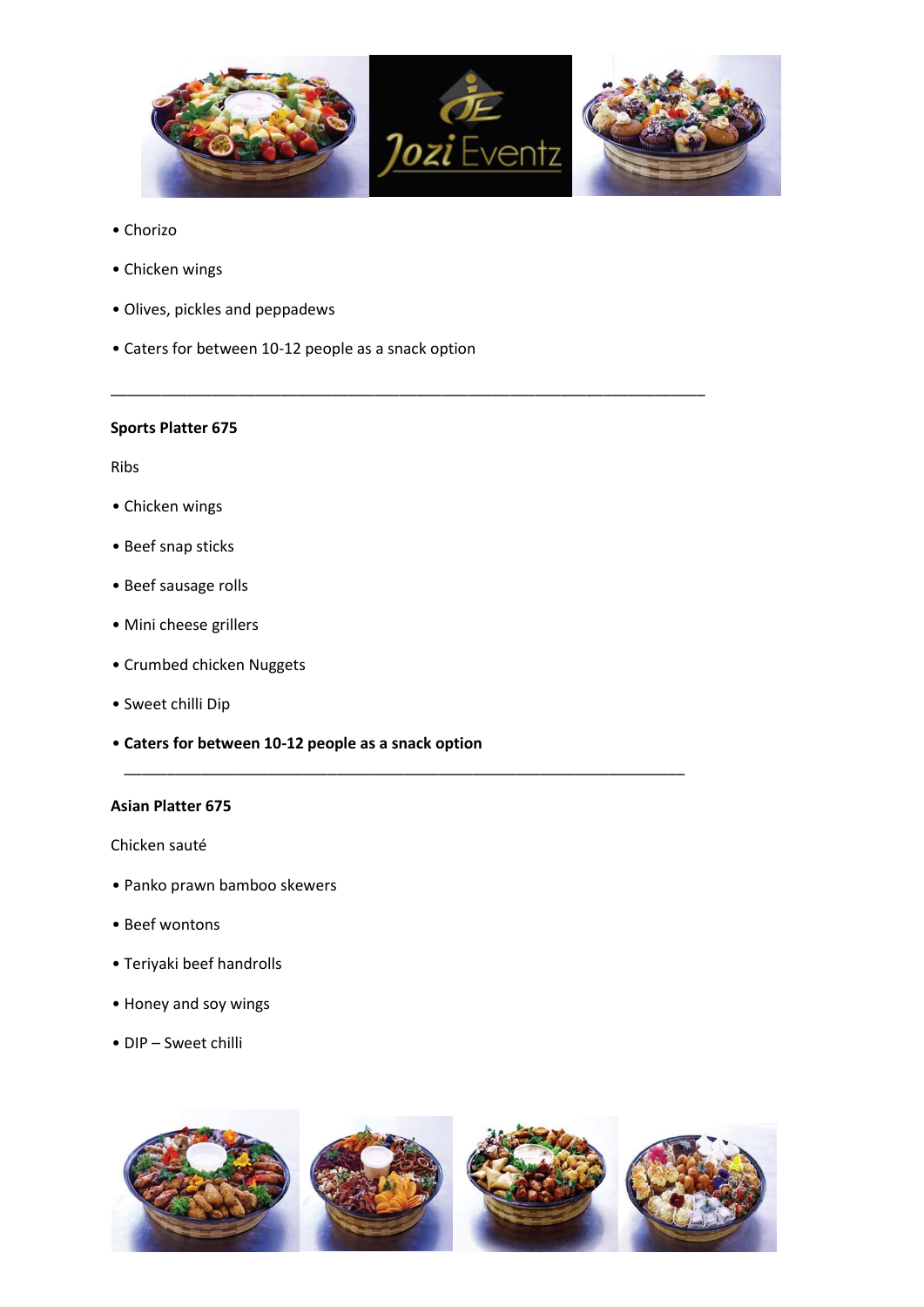

• **Caters for between 10-12 people as a snack option**

### **Indian Platter 675**

# Chicken Samoosas

- Sweet corn chilli bites
- Lamb and mint shish kebabs
- Tandoori chicken wings
- Chicken bunny chow
- Tikka Masala Pastry cups
- Mint mayo dip
- **Caters for between 10-12 people as a snack option**

### **SA Platter 675**

Beef sausage rolls

- Savoury mince quiche
- Boerewors and onion skewers
- Spicy chicken wings
- Mini Vetkoek and mince
- Chicken bunny chows

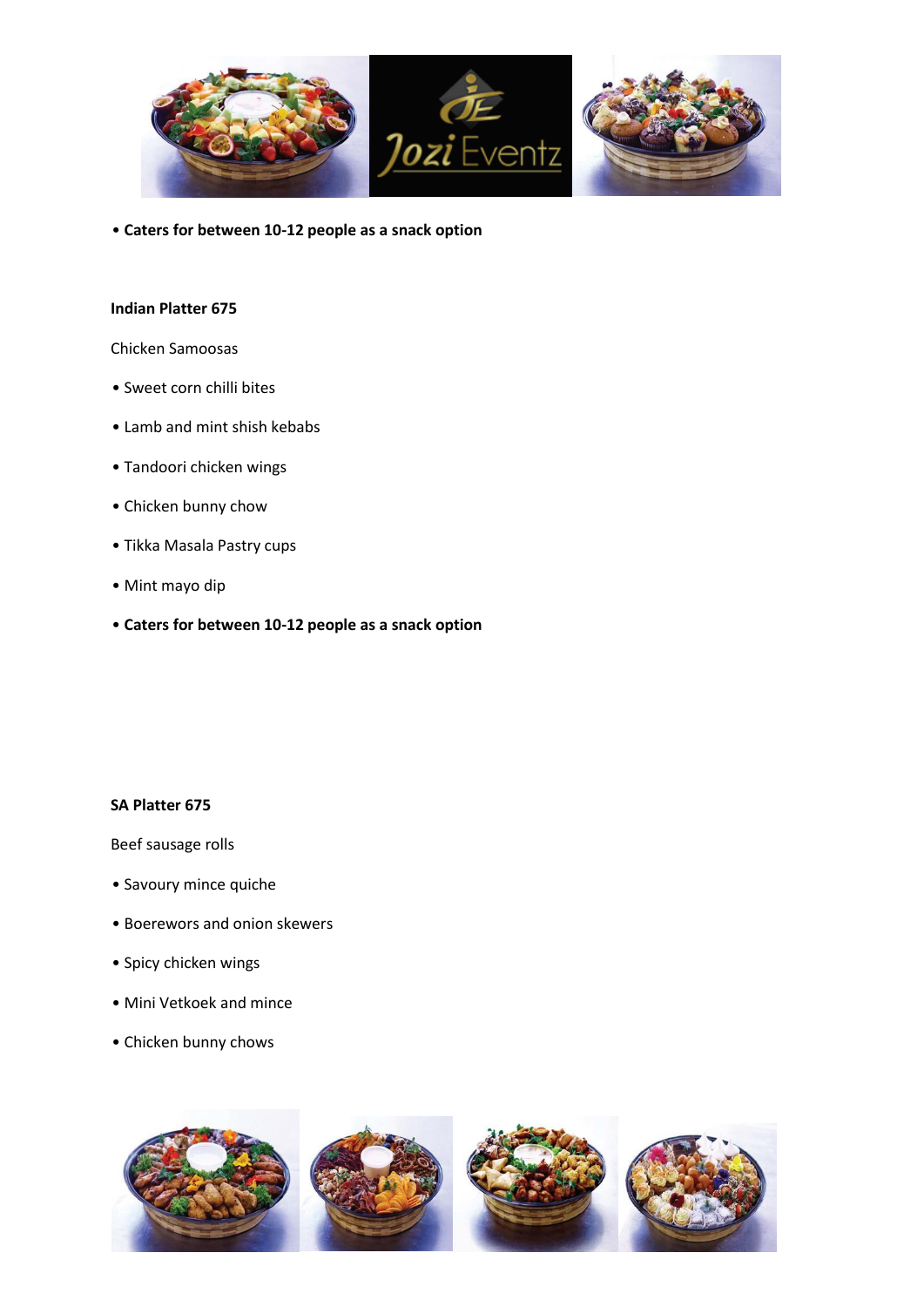

\_\_\_\_\_\_\_\_\_\_\_\_\_\_\_\_\_\_\_\_\_\_\_\_\_\_\_\_\_\_\_\_\_\_\_\_\_\_\_\_\_\_\_\_\_\_\_\_\_\_\_\_\_\_\_\_\_\_\_\_\_\_\_\_\_\_\_\_\_\_\_\_

• **Caters for between 10-12 people as a snack option**

### **Sushi platter 950**

Fashion sandwiches

- Sashimi
- Nigiri
- Dragon rolls
- California Rolls
- An assortment of Salmon, tuna and vegetarian served with chopsticks, soya

\_\_\_\_\_\_\_\_\_\_\_\_\_\_\_\_\_\_\_\_\_\_\_\_\_\_\_\_\_\_\_\_\_\_\_\_\_\_\_\_\_\_\_\_\_\_\_\_\_\_\_\_\_\_\_\_\_\_\_\_\_\_\_\_\_\_\_\_\_\_\_\_\_\_\_\_\_

Sauce, Ginger and wasabi

• *Caters for between 13-15 people as a snack*

### **Chocolate Platter 650**

Chocolate mousse tartlets

- Chocolate petit fours
- Mini Chocolate cup cakes
- Profiteroles
- Chocolate cake pops
- Strawberries dipped in chocolate
- Millionaire shortbread
- Ferrero Rocher
- **Caters for between 12-14 people as a snack option**

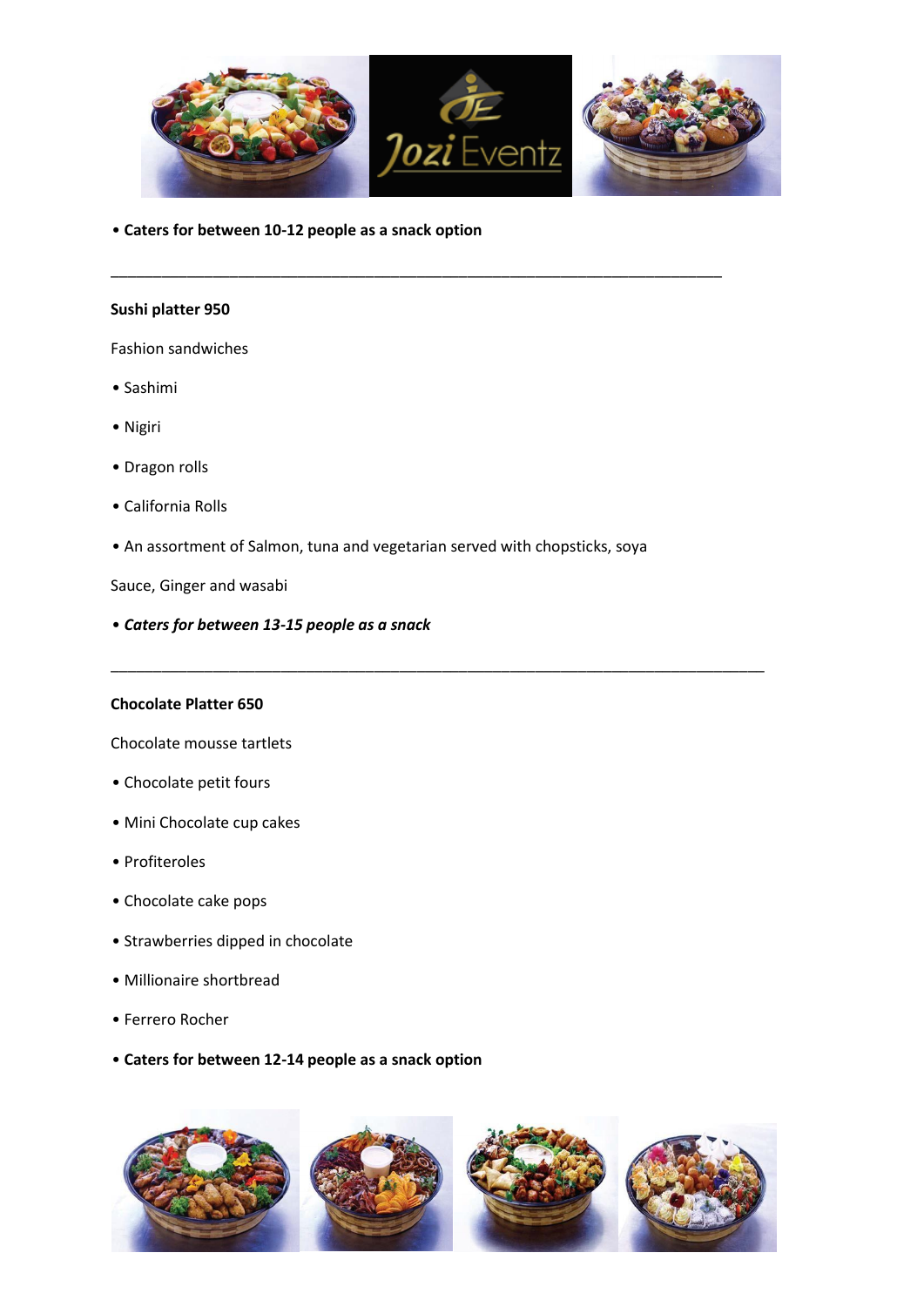

# **Mini Sweet Platter 650**

Mini Chocolate cup cakes

- Pecan tartlets
- Lemon meringue tartlets
- Pecan nut brownies
- Milk tartlets
- Strawberries dipped in chocolate and almonds
- Bar one squares
- Macaroons
- Date balls
- *Caters for between 12-14 people as a snack option*

### **High Tea Dessert Platter 650**

Mini red velvet cup cakes

- Macaroons
- Mini baklava cheese
- Pecan nut brownies
- Mini white chocolate cakes
- Pastel meringues
- Decorated butter biscuits
- Chocolate cake pops



\_\_\_\_\_\_\_\_\_\_\_\_\_\_\_\_\_\_\_\_\_\_\_\_\_\_\_\_\_\_\_\_\_\_\_\_\_\_\_\_\_\_\_\_\_\_\_\_\_\_\_\_\_\_\_\_\_\_\_\_\_\_\_\_\_\_\_\_\_\_\_\_\_\_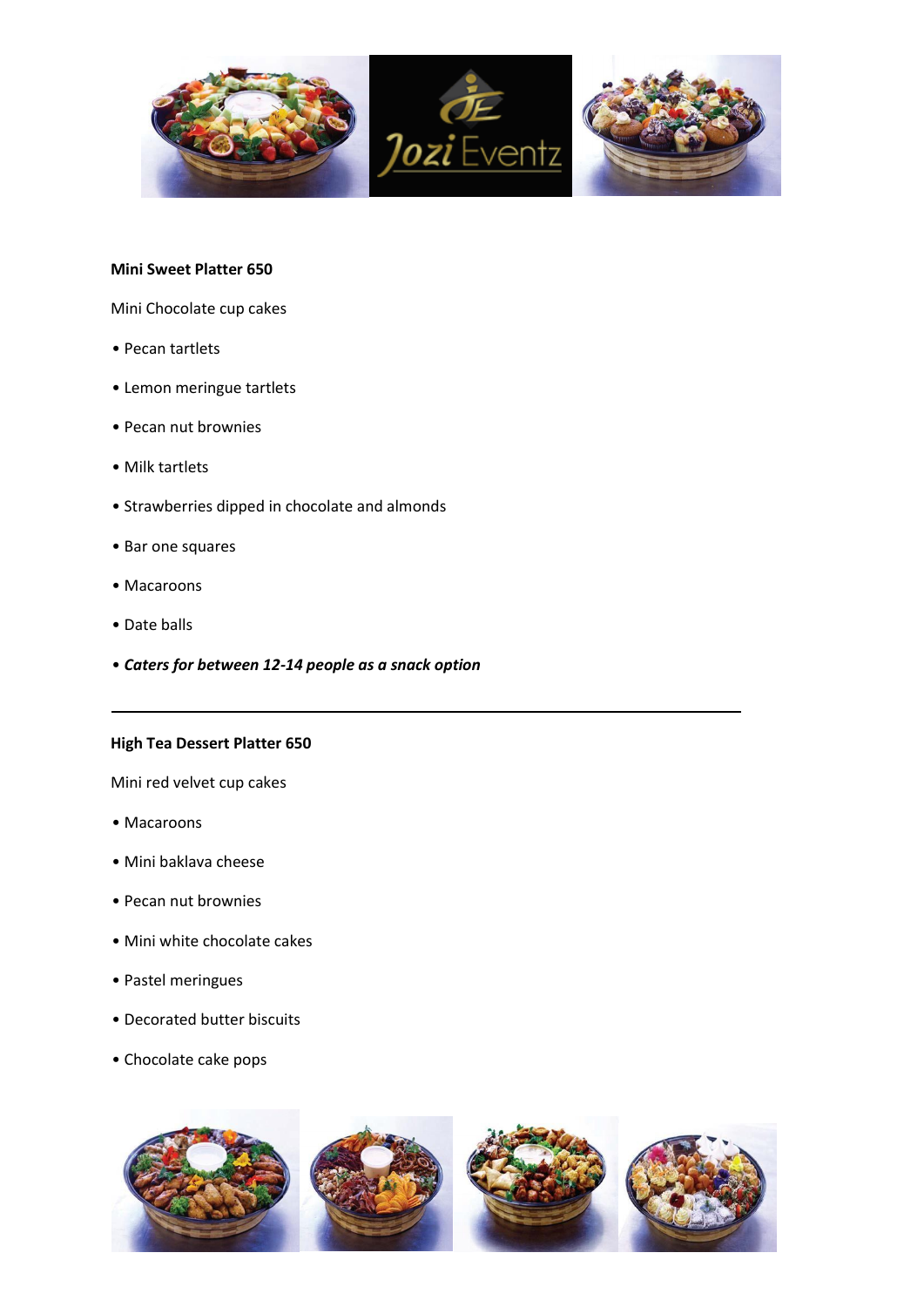

• *Caters for between 12-14 people as a snack option*

# **SA Dessert Platter 650**

### Milk tartlets

- Peppermint tartlets
- Koeksisters
- Lamingtons
- Apple crumble tartlets
- Lemon meringue tartlets
- Strawberries dipped in chocolate
- Carrot and pecan cup cakes
- Millionaire shortbread
- *Caters for between 12-14 people as a snack option*

# **Biscuits Platter 585**

Macaroons

- Bar one square
- Date balls
- Dark chocolate chip cookies
- Cinnamon swirls
- Chocolate chip cookies
- White chocolate and macadamia cookies



\_\_\_\_\_\_\_\_\_\_\_\_\_\_\_\_\_\_\_\_\_\_\_\_\_\_\_\_\_\_\_\_\_\_\_\_\_\_\_\_\_\_\_\_\_\_\_\_\_\_\_\_\_\_\_\_\_\_\_\_\_\_\_\_\_\_\_\_\_\_\_